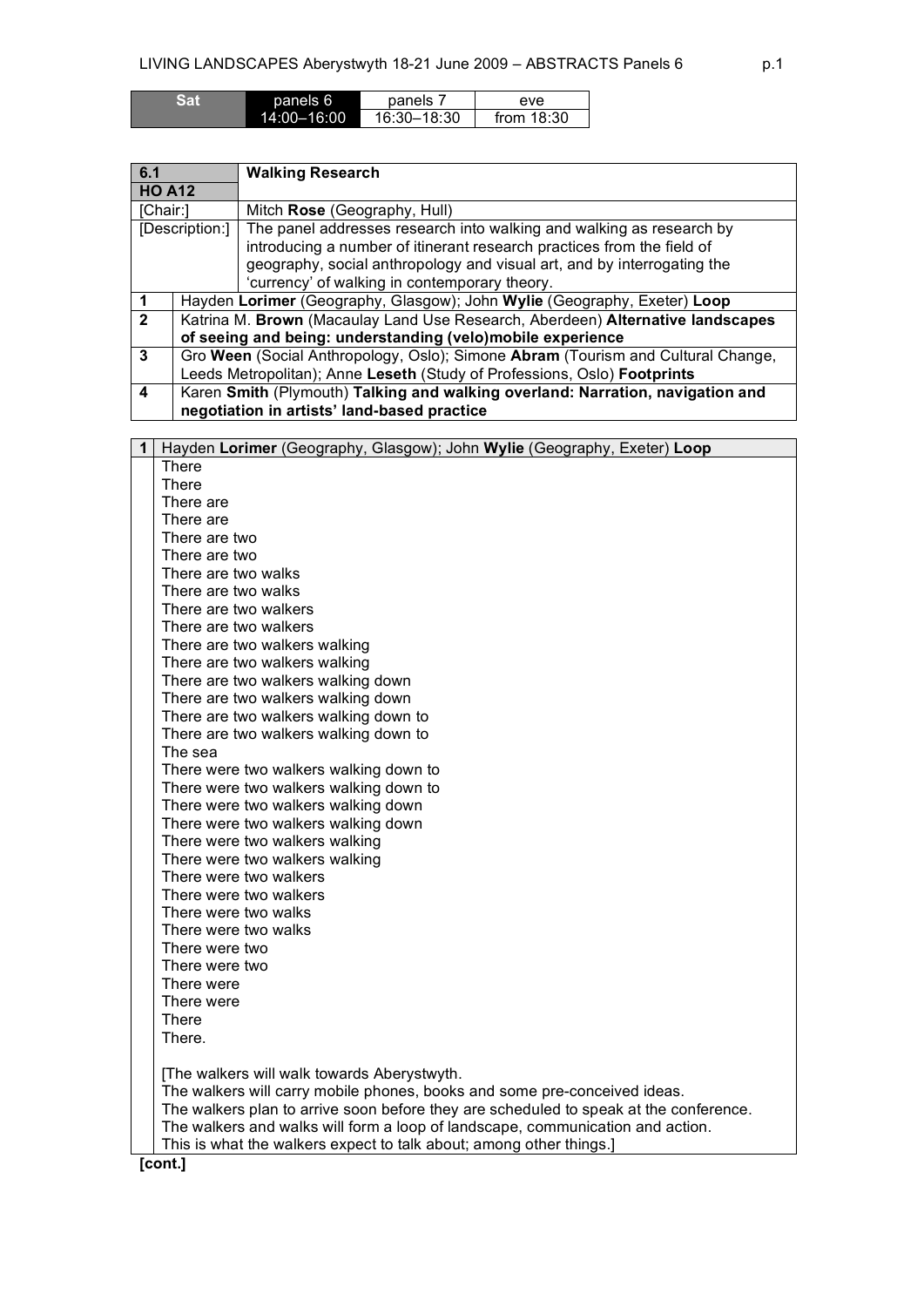| r | ont. | l |
|---|------|---|

| $\mathbf 2$ | Katrina M. Brown (Macaulay Land Use Research, Aberdeen) Alternative landscapes of                       |  |  |
|-------------|---------------------------------------------------------------------------------------------------------|--|--|
|             | seeing and being: understanding (velo)mobile experience                                                 |  |  |
|             | Recent debates increasingly recognise the importance of understanding landscapes as                     |  |  |
|             | practiced. Insights from the affective and performative turn have heightened our                        |  |  |
|             | appreciation of the role played by the everyday, experiential, mobile, and embodied in                  |  |  |
|             | shaping social worlds, and have added weight to the critique of ocularcentric and elitist               |  |  |
|             | conceptions of landscape and associated ways of seeing. However, as this paper                          |  |  |
|             | highlights, associated debate often excludes certain people, practices and experiences                  |  |  |
|             | from discussions and imaginaries of landscape. A key example is the particular                          |  |  |
|             | preponderance with the mobilities of walking and driving. Much theorisation of everyday,                |  |  |
|             | embodied or mobile experiences of urban landscapes celebrates and valorises walking,                    |  |  |
|             | whilst discussions of countryside and green and open space often conflate access and                    |  |  |
|             | mobility with walking. This has led to a discernible neglect of less dominant mobilities that           |  |  |
|             | is only beginning to be addressed. Through an exposition of the ways in which landscapes                |  |  |
|             | are experienced and (re)made through mountain biking, this paper gives visibility to                    |  |  |
|             | neglected aspects of mobile embodied practice and cultures of mobility, highlighting the                |  |  |
|             | implications for the theory and politics of landscape, and for understanding the co-                    |  |  |
|             | production of landscape, and mobility more generally. In particular, it shows how off-road              |  |  |
|             | velo-mobile experience is a very particular way of being in the world, yet one which can                |  |  |
|             | shed light on how texture, pace and 'feel' (both kinaesthetic and emotional) combines with              |  |  |
|             | visualities to shape and reshape landscapes. In so doing, it underlines why a counter-                  |  |  |
|             | balancing of ocularcentrism must take care not to abandon the visual altogether.                        |  |  |
| 3           | Gro Ween (Social Anthropology, Oslo); Simone Abram (Tourism and Cultural Change,                        |  |  |
|             | Leeds Metropolitan); Anne Leseth (Study of Professions, Oslo) Footprints                                |  |  |
|             | What kind of performances are Landscape and Nature? This paper emerges from an                          |  |  |
|             | international research project that focuses on the translations that occur between                      |  |  |
|             | knowledge practices. Challenging the binaries of natural and artificial, human and nature,              |  |  |
|             | we explore social, environmental, technological processes as mutually constituting.                     |  |  |
|             | The bodily experiences of walking in the <i>Hardangavidda</i> mountains are the methodological          |  |  |
|             | point of departure for this exploration of the motion and emotion that makes Norwegian                  |  |  |
|             | National Trekking. Based on a co-ethnography by three female Social Anthropologists, it                 |  |  |
|             | challenges notions of National experience, mixing the footprints the anthropologists make               |  |  |
|             | on the land and their bodily sensations of the landscape of which they form a part. We ask,             |  |  |
|             | where does the ethnography begin? And where does it end? The paper will be performed                    |  |  |
|             | as three voices, representing each participant's experience of 'going trekking' ( <i>à gå på tur</i> ). |  |  |
|             | Their stories expand in both time and space, departing from the bodily experience of                    |  |  |
|             | moving, and developing through memories evoked by traversing the mountainous                            |  |  |
|             | landscape.                                                                                              |  |  |
|             | Since its foundation in 1868, the Norwegian tourist association, DNT, has become part of a              |  |  |
|             | Norwegian form of life. Drawing on British aristocratic sporting life, it was "democratized" to         |  |  |
|             | a Norwegian tourism of walking, drawing on romantic ideals about the "freedom of nature".               |  |  |
|             | With the development of the DNT, Norwegian people were introduced to a "new way" of                     |  |  |
|             | doing nature; the mountains could be appropriated through trekking. At the same time, the               |  |  |
|             | vision of mountains helped to consolidate a 'Norwegian people', later reinforced by ideas               |  |  |
|             | about the healthy body and mind and the need for "fresh mountain-air". The paper is                     |  |  |
|             | positioned in this history of Norwegian trekking in which Nature is crucial in defining the             |  |  |
|             | new concept of the 'ethnic Norwegian'.                                                                  |  |  |
|             |                                                                                                         |  |  |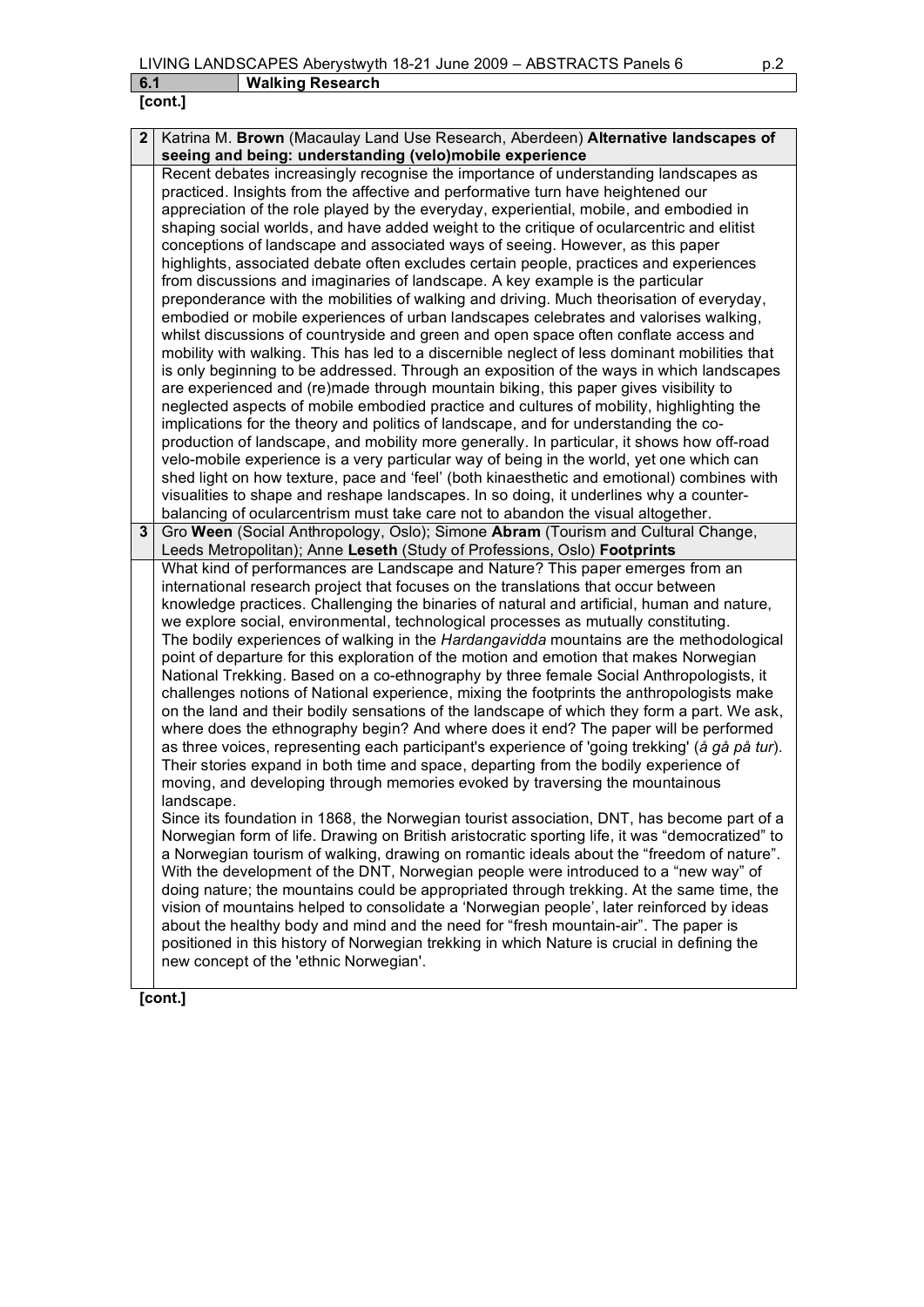| 6.1     | <b>Walking Research</b> |
|---------|-------------------------|
| [cont.] |                         |

| 4 | Karen Smith (Plymouth) Talking and walking overland: Narration, navigation and<br>negotiation in artists' land-based practice                                                                                                                                                                                                                                                                                                                                                                                                                                                                                                                                                                                                                                                                                                                                                                                                                                                                                                                                                                                                                                                             |
|---|-------------------------------------------------------------------------------------------------------------------------------------------------------------------------------------------------------------------------------------------------------------------------------------------------------------------------------------------------------------------------------------------------------------------------------------------------------------------------------------------------------------------------------------------------------------------------------------------------------------------------------------------------------------------------------------------------------------------------------------------------------------------------------------------------------------------------------------------------------------------------------------------------------------------------------------------------------------------------------------------------------------------------------------------------------------------------------------------------------------------------------------------------------------------------------------------|
|   | For the middle and final year of my PhD research I have been walking with four artists<br>whose work is concerned with landscape and land; in, on, about, and sometimes of it. This<br>walking research has been described as a 'performance of walking' but could equally be<br>considered 'ethnographic research', or 'walking and talking'. In this way, both the artist and<br>myself are present, we have a brief collaborative encounter for two, where the land<br>becomes a place for choice of discussion, triggering exclamations and buried fragments of<br>past activity, the now, and possibilities for the future. By giving over control of the walk to<br>the person I am walking with, a space for enquiry which traces a path over a particular<br>landscape chosen by the artist, becomes part guided tour, part storytelling, part enguiry,<br>and is held by attending to here and now, and to the framework of the research enquiry.<br>Researching how experienced artists who work with landscape navigate, negotiate and<br>narrate their experiences, with their professional development as the subject for enquiry<br>has created this performative approach. |
|   | This will be a presentation paper focusing on one artist case study of the research process;<br>how landscape itself and the south west of England landscape in particular, has become<br>part of the performative process of action research in-between artistic disciplines; and                                                                                                                                                                                                                                                                                                                                                                                                                                                                                                                                                                                                                                                                                                                                                                                                                                                                                                        |
|   | talking whilst walking as a research method in a repertoire of methods.                                                                                                                                                                                                                                                                                                                                                                                                                                                                                                                                                                                                                                                                                                                                                                                                                                                                                                                                                                                                                                                                                                                   |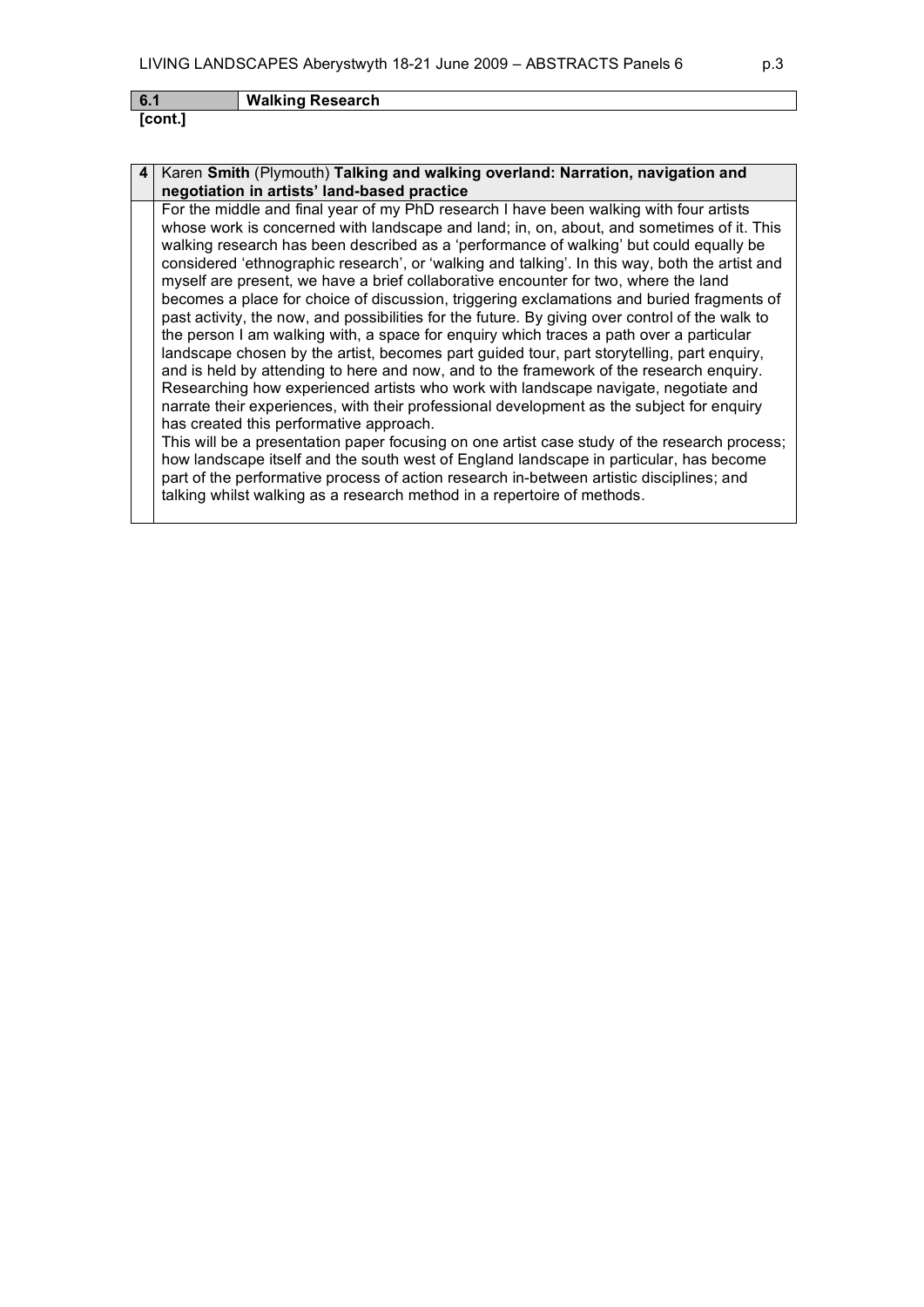| Sat | panels 6        | panels      | eve          |
|-----|-----------------|-------------|--------------|
|     | $14:00 - 16:00$ | 16:30-18:30 | from $18:30$ |

| 6.2<br><b>Building Sites</b> |                                                                                   |                                                                                    |
|------------------------------|-----------------------------------------------------------------------------------|------------------------------------------------------------------------------------|
| <b>HO A14</b>                |                                                                                   |                                                                                    |
| [Chair:]                     |                                                                                   | Fiona Wilkie (Theatre and Performance Studies, Roehampton)                         |
|                              | [Description:]                                                                    | The panel addresses the performances of designing, constructing and moving         |
|                              |                                                                                   | within architecture. Papers discuss construction sites, government buildings       |
|                              |                                                                                   | and art projects aiming for a democratic and creative inhabitation of our built    |
|                              |                                                                                   | environment.                                                                       |
|                              |                                                                                   | Daniel Sage (Civil and Building Engineering, Loughborough) Why building site might |
|                              |                                                                                   | never be landscapes: amid imagination and materiality                              |
| $\overline{2}$               |                                                                                   | Andrew Filmer (Theatre, Film and Television, Aberystwyth) Terrains of Power:       |
|                              |                                                                                   | <b>Performing Parliamentary Architecture</b>                                       |
| 3                            |                                                                                   | Peter Merriman (Geography and Earth Sciences, Aberystwyth) Landscape,              |
|                              | architecture, dance: inhabiting environments with Anna and Lawrence Halprin       |                                                                                    |
| 4                            | Andrew Todd (Studio Andrew Todd architects, Paris, Ecole Nationale Supérieure     |                                                                                    |
|                              | d'Architecture Paris-Malaquais) Environment, Image and Materiality in the theatre |                                                                                    |
|                              | worlds of Peter Brook and Ariane Mnouchkine                                       |                                                                                    |

**1** Daniel **Sage** (Civil and Building Engineering, Loughborough) **Why building site might never be landscapes: amid imagination and materiality** Building sites are noticeable largely by their absence from recent performative accounts of landscape, which have tended to focus on imaginary or pre-existing natural and built environments. And yet, construction sites persist in the everyday meanings, emotions and experiences through which we encounter urban and rural landscapes. This paper seeks to examine how this lacuna seems bound up with a particular sense of a landscape as either an imaginary representation or material entity. Drawing upon ethnographic work within the construction industry, the paper moves on to consider how building sites might inform and develop performative approaches to landscape. A growing body of critical work within construction-related disciplines has sought to acknowledge construction projects as complex practical performances, rather than predictable and bounded technical systems. Despite the prevalence of pre-fabricated structures, instrumentalist management procedures and automated building technologies, construction work is typified by unpredictability and complexity: risky on-site material experimentation practiced by poorly paid manual labour in unpredictable weather conditions. As a building site develops the very definition of the landscape constantly shifts back and forth from being an external representation that is planned, designed, inspected, measured and calculated to a living performance that is bound up with the emergent capacities of individual bodies, ground, material and technologies to be arrayed and assembled. The construction site provides a unique lens to capture such imbroglios of imagination and materiality, order and chaos. A landscape which is becoming – never will be or has been.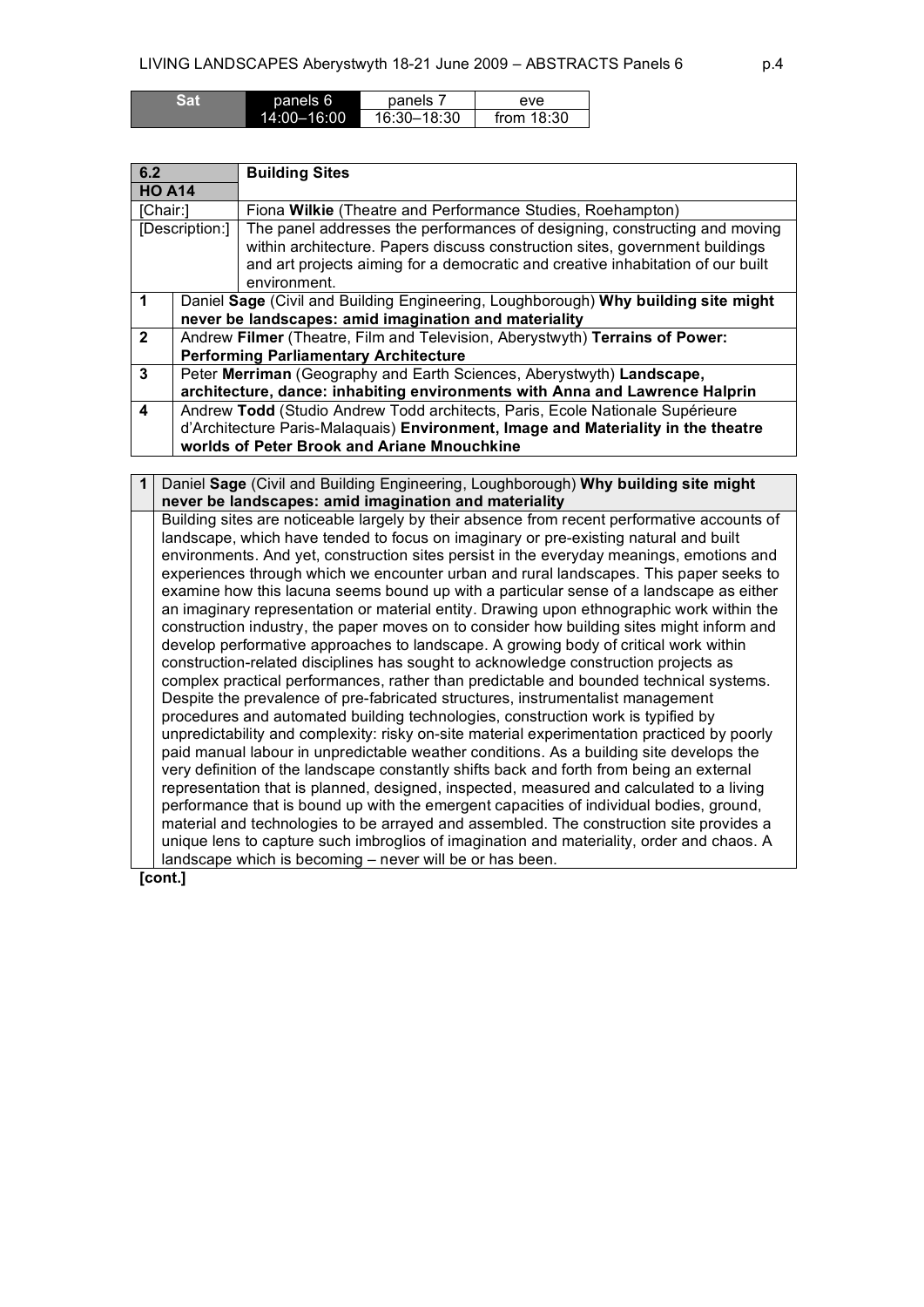| 6.2 | <b>Building Sites</b>                                                                                                                                                           |  |  |  |
|-----|---------------------------------------------------------------------------------------------------------------------------------------------------------------------------------|--|--|--|
|     | [cont.]                                                                                                                                                                         |  |  |  |
|     |                                                                                                                                                                                 |  |  |  |
| 2   | Andrew Filmer (Theatre, Film and Television, Aberystwyth) Terrains of Power:                                                                                                    |  |  |  |
|     | <b>Performing Parliamentary Architecture</b>                                                                                                                                    |  |  |  |
|     | In The Symbolic Uses of Politics (1964) Murray Edelman notes that, "The appropriateness                                                                                         |  |  |  |
|     | of act to setting is normally so carefully plotted in the political realm that we are rarely                                                                                    |  |  |  |
|     | conscious of the importance or ramifications of the tie between the two." (99) This<br>statement is nowhere more relevant than when considering the design, construction, and   |  |  |  |
|     | use of parliamentary buildings and precincts.                                                                                                                                   |  |  |  |
|     | Such buildings and precincts perform various symbolic functions: they help to construct a                                                                                       |  |  |  |
|     | sense of national identity, to represent the processes of government, and to assert the                                                                                         |  |  |  |
|     | authority and legitimacy of the state. More immediately however, at the level of spatial                                                                                        |  |  |  |
|     | program and built form, they also promote and entrench certain possibilities for movement                                                                                       |  |  |  |
|     | and interaction whilst discouraging others. In this respect they exert a material influence on                                                                                  |  |  |  |
|     | the way in which government operates and the way in which the public interacts with it.                                                                                         |  |  |  |
|     | In this paper I apply interpretive strategies drawn from Performance Studies to examine                                                                                         |  |  |  |
|     | two recently constructed precincts: the Scottish Parliament at Holyrood (2004) and the                                                                                          |  |  |  |
|     | Welsh Senedd on the shore of Cardiff Bay (2006). By focussing on the performative                                                                                               |  |  |  |
|     | relationship between bodies and the environment I seek to build on existing studies of civic                                                                                    |  |  |  |
|     | space and capital city design and, in doing so, to assess the extent to which the design of                                                                                     |  |  |  |
|     | these new precincts might remain "closely tied to political forces that reinforce existing                                                                                      |  |  |  |
| 3   | patterns of dominance and submission." (Richard J. Vale 1992:10)<br>Peter Merriman (Geography and Earth Sciences, Aberystwyth) Landscape, architecture,                         |  |  |  |
|     | dance: inhabiting environments with Anna and Lawrence Halprin                                                                                                                   |  |  |  |
|     | In this paper I draw upon geographical writings on performance and theories of practice to                                                                                      |  |  |  |
|     | explore the collaborative landscaping practices of Anna and Lawrence Halprin – avant-                                                                                           |  |  |  |
|     | garde dancer/performance artist and architect/landscape architect, respectively. I examine                                                                                      |  |  |  |
|     | how their collaborative work enabled Lawrence to actively incorporate ideas of embodied                                                                                         |  |  |  |
|     | movement and choreography from dance into his architectural and environmental designs,                                                                                          |  |  |  |
|     | and I explore the techniques he used for working with users and clients to understand how                                                                                       |  |  |  |
|     | they and others would inhabit these spaces. The paper will examine the architectural                                                                                            |  |  |  |
|     | philosophies which lay behind Lawrence's designs, before discussing a series of                                                                                                 |  |  |  |
|     | performance events and workshops organised by Anna and Lawrence in the 1960s and                                                                                                |  |  |  |
|     | 1970s – including Experiments in Environment – which enabled participants to explore                                                                                            |  |  |  |
|     | their embodied relationships with architectural spaces and environments, and helped                                                                                             |  |  |  |
|     | professionals to develop new interdisciplinary approaches to creative expression,                                                                                               |  |  |  |
| 4   | inhabitation, democratic planning and participation.                                                                                                                            |  |  |  |
|     | Andrew Todd (Studio Andrew Todd architects, Paris, Ecole Nationale Supérieure<br>d'Architecture Paris-Malaquais) Environment, Image and Materiality in the theatre              |  |  |  |
|     | worlds of Peter Brook and Ariane Mnouchkine                                                                                                                                     |  |  |  |
|     | The theatrical avant-garde which emerged in the late 1960s rejected the codes and                                                                                               |  |  |  |
|     | structures imposed by official theatre architecture, inventing other forms of spatial practice.                                                                                 |  |  |  |
|     | In so doing it also weakened the hegemony of visuality identified by thinkers such as Guy                                                                                       |  |  |  |
|     | Debord as a central tool of political control. By working in non-theatrical spaces, directors                                                                                   |  |  |  |
|     | such as Brook and Mnouchkine opened up new pathways for the imagination in the                                                                                                  |  |  |  |
|     | theatre, restoring the 'thingness' of their theatre environments ('natural' skylight, earth,                                                                                    |  |  |  |
|     | water, fire, temporality, the fabric of their buildings) in a manner which, they progressively                                                                                  |  |  |  |
|     | discovered, provided a far richer theatrical potential than was possible in a conventional                                                                                      |  |  |  |
|     | building. Their new-found methods allowed changes of scene and scale within the                                                                                                 |  |  |  |
|     | audience's imagination rather than represented as spectacle, particularly with respect to                                                                                       |  |  |  |
|     | changes between interior and exterior settings. It is not insignificant, also, that they<br>instinctively adopted a sustainable agenda (adaptive re-use of spaces, working with |  |  |  |
|     | minimal means). They have attempted to restore the wholeness of human experience to                                                                                             |  |  |  |
|     | the theatre, and set a challenging precedent for anybody attempting to create theatre                                                                                           |  |  |  |
|     | cases to day a challenge which can be addressed through a consideration of materiality                                                                                          |  |  |  |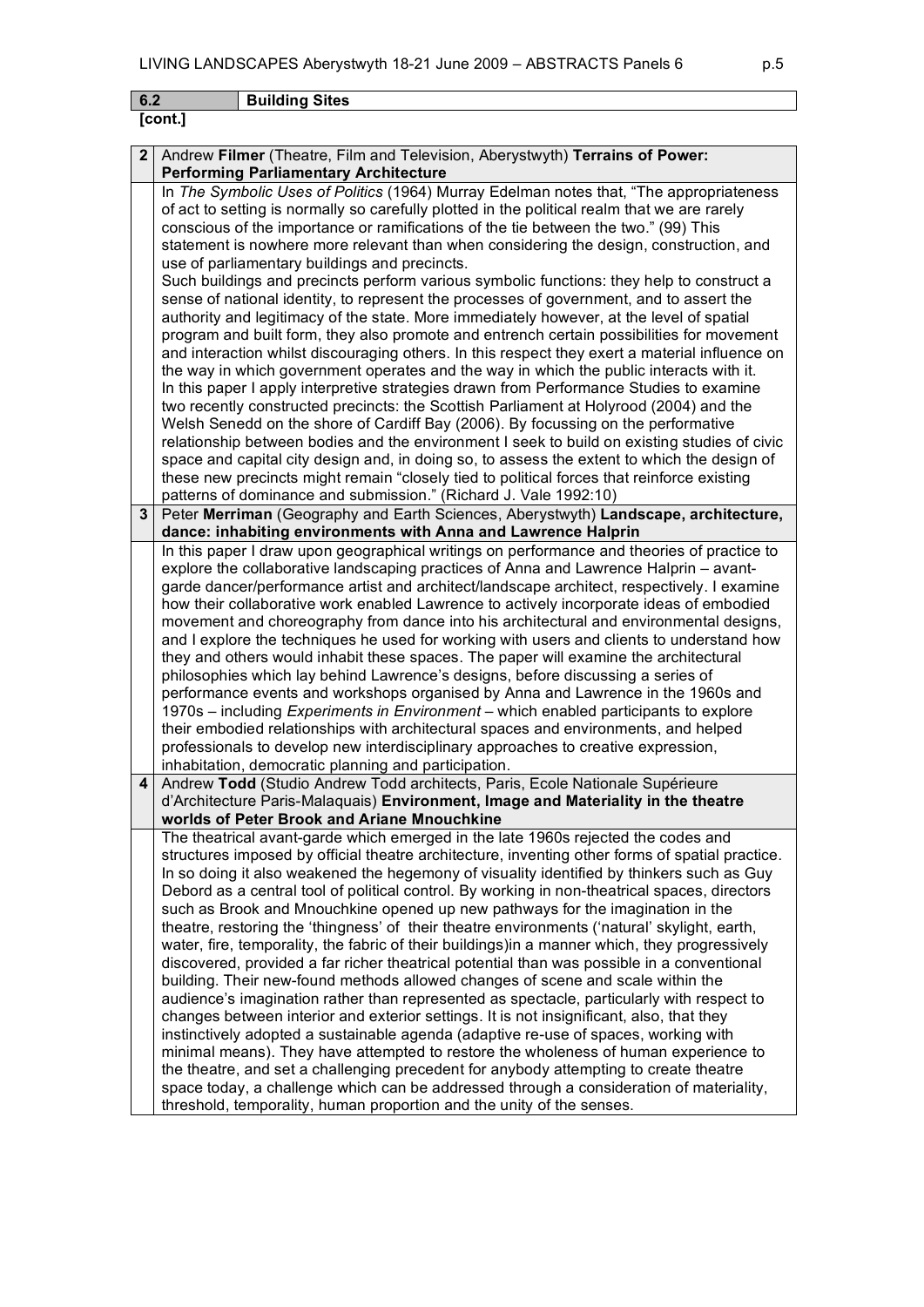| Sat | panels 6        | panels      | eve          |
|-----|-----------------|-------------|--------------|
|     | $14:00 - 16:00$ | 16:30-18:30 | from $18:30$ |

| 6.3            |                                                                               | Myth, Folklore and the Performance of Landscape                                     |  |
|----------------|-------------------------------------------------------------------------------|-------------------------------------------------------------------------------------|--|
| <b>HO C164</b> |                                                                               |                                                                                     |  |
| [Chair:]       |                                                                               | Sarah Goldingay (Drama, Exeter)                                                     |  |
|                | [Description:]                                                                | The panel addresses the contemporary performances of myth, folklore, 'deep          |  |
|                |                                                                               | time' and ritual and their relation to and staging of specific landscapes.          |  |
| 1              |                                                                               | Chris Low (African Studies, Oxford); Sian Sullivan (Birkbeck, London) Shades of the |  |
|                |                                                                               | Rainbow Serpent: A KhoeSaan Animal Between Myth and Landscape in Southern           |  |
|                | <b>Africa</b>                                                                 |                                                                                     |  |
| $\overline{2}$ |                                                                               | Amy Staniforth (CPR, Theatre, Film and Television Studies, Aberystwyth) Ancestral   |  |
|                |                                                                               | landscapes: Origins and Olduvai in the 21 <sup>st</sup> century                     |  |
| 3              |                                                                               | Peter Harrop (Arts and Media, Chester) Car Park and Calendar Customs                |  |
| 4              | Andrew Gryf Paterson (Media Lab, TaiK Helsinki) Meeting the Clackmannan Stone |                                                                                     |  |
|                | (-person) on the Main Street                                                  |                                                                                     |  |

| $\mathbf 1$  | Chris Low (African Studies, Oxford); Sian Sullivan (Birkbeck, London) Shades of the                                                                               |  |  |
|--------------|-------------------------------------------------------------------------------------------------------------------------------------------------------------------|--|--|
|              | Rainbow Serpent: A KhoeSaan Animal Between Myth and Landscape in Southern                                                                                         |  |  |
|              | <b>Africa</b>                                                                                                                                                     |  |  |
|              | The snake serves as a potent symbol and metaphor in many cultures across the world.                                                                               |  |  |
|              | This presentation contextualizes the snake amongst southern African KhoeSaan, exploring                                                                           |  |  |
|              | its role as transformative mediator between the day-to-day and shamanic KhoeSaan world.                                                                           |  |  |
|              | As elsewhere, the KhoeSaan rainbow snake is linked with the moving medium of water.                                                                               |  |  |
|              | Frequently it is present in places in the landscape where water concentrates, as well as                                                                          |  |  |
|              | manifest in the transient presence of rainbows and their links with life-giving rain.                                                                             |  |  |
|              | Associated with fertility, shape-shifting and transformation, the rainbow snake is an                                                                             |  |  |
|              | archetypal 'truth' for thinking through and explaining the unpredictable and dangerous                                                                            |  |  |
|              | aspects of life and death.                                                                                                                                        |  |  |
|              | Through text and images we explore this polysemic quality of the KhoeSaan rainbow                                                                                 |  |  |
|              | serpent: an animal connecting myth and landscape in southern Africa. We open with                                                                                 |  |  |
|              | descriptions of snakes as they appear in KhoeSaan encounters: a mamba rising from a                                                                               |  |  |
|              | trail to stare them in the face; to a coiled serpent the size of a cartwheel hidden in the long                                                                   |  |  |
|              | grass, whose smell causes sickness. From these more familiar snakes, we move to snakes                                                                            |  |  |
|              | of the spirit world: from lantern headed snakes glowing in the veld at night, to a massive                                                                        |  |  |
|              | man eating river snake who makes "a noise like the wind blowing into the open mouth of a                                                                          |  |  |
|              | calabash", to an ox-like creature that is left on the banks of receding rivers, changing into a                                                                   |  |  |
|              | snake and slithering into the water as people approach.                                                                                                           |  |  |
|              | We supplement these rich stories of sensual encounter with analysis of snakes in rock art                                                                         |  |  |
|              | that further associate the snake with flowing rain, blood and milk and we pursue the snake                                                                        |  |  |
|              | into KhoeSaan epistemology and ontology. Drawing on longterm fieldwork exploring                                                                                  |  |  |
|              | KhoeSan folklore and healing, we demonstrate some of the conceptual movements and                                                                                 |  |  |
|              | motifs that permit the snake to be both an aspect of natural history and the physical                                                                             |  |  |
|              | environment, and a multiplicitous spirited presence, whose potency both explains                                                                                  |  |  |
| $\mathbf{2}$ | otherwise inexplicable events and requires appropriate practices of respect.<br>Amy Staniforth (CPR, Theatre, Film and Television Studies, Aberystwyth) Ancestral |  |  |
|              | landscapes: Origins and Olduvai in the 21 <sup>st</sup> century                                                                                                   |  |  |
|              | Olduvai Gorge, in northern Tanzania, East Africa, has been called the birthplace and                                                                              |  |  |
|              | cradle of mankind. It was here in 1959 that Louis and Mary Leakey began to discover the                                                                           |  |  |
|              | hominid fossils that made the gorge and the Leakeys world news and the National                                                                                   |  |  |
|              | Geographic society began funding and reporting on the popular scientific enterprise.                                                                              |  |  |
|              | Nestled between Ngorongoro Crater and the Serengeti Olduvai Gorge, although dry and                                                                               |  |  |
|              | dusty, became a regular stop on the popular northern Tanzanian (and southern Kenyan)                                                                              |  |  |
|              | safari route.                                                                                                                                                     |  |  |
|              |                                                                                                                                                                   |  |  |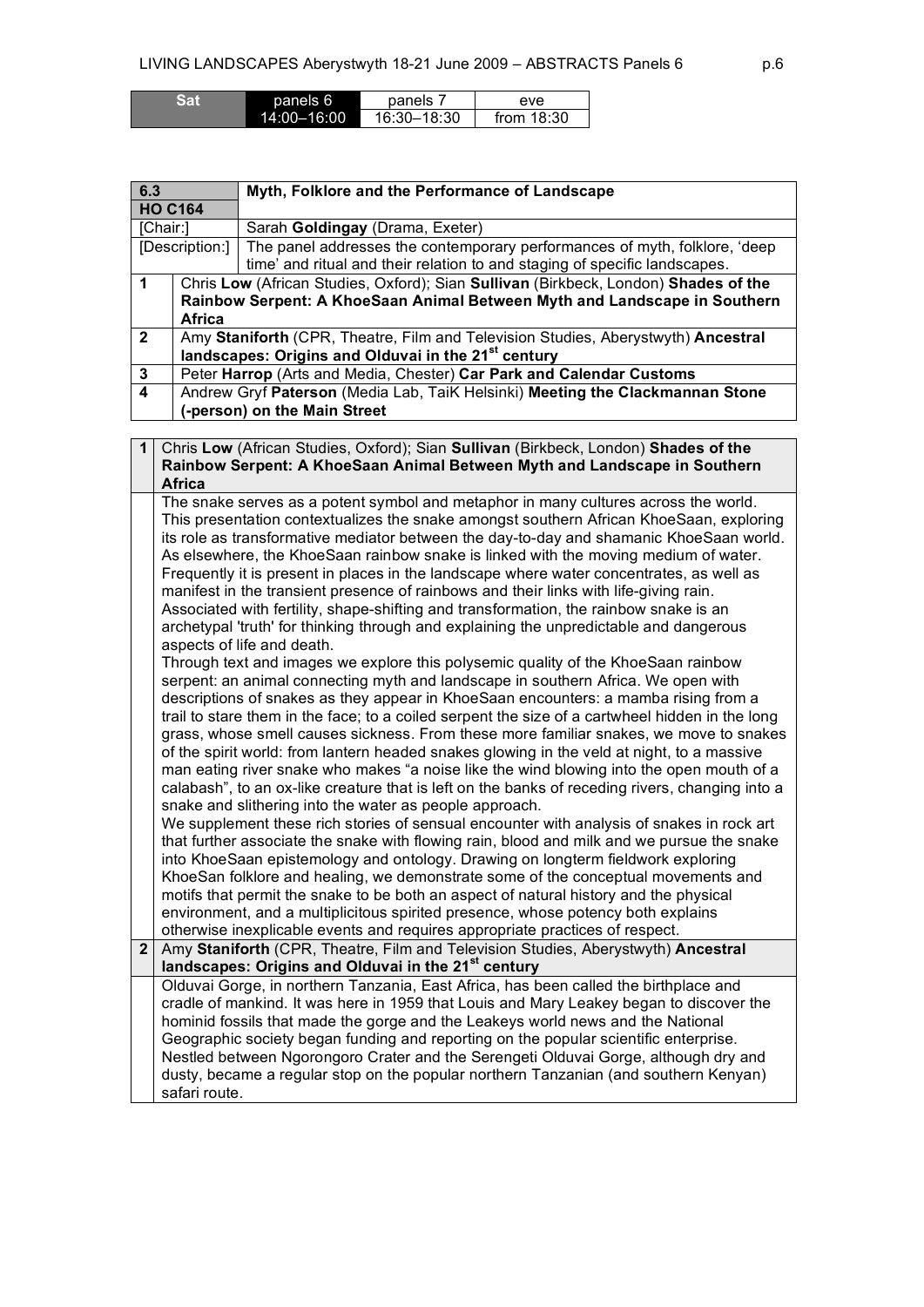|                | [cont.]                                                                                                                                                                                                                                                                                                                                                                                                                                                                                                                                                                                                                                                                                                                                                                                                                                                                                                                                                                                                                                                                                                                                                                                                                                                                                                                                                                                                                                                                                                                                                                                                                                                                                                                                                                                                                                                                                                                                                                                                                                                                                                                                                                                                                                                                                                                                                                                                                                                      |  |  |  |
|----------------|--------------------------------------------------------------------------------------------------------------------------------------------------------------------------------------------------------------------------------------------------------------------------------------------------------------------------------------------------------------------------------------------------------------------------------------------------------------------------------------------------------------------------------------------------------------------------------------------------------------------------------------------------------------------------------------------------------------------------------------------------------------------------------------------------------------------------------------------------------------------------------------------------------------------------------------------------------------------------------------------------------------------------------------------------------------------------------------------------------------------------------------------------------------------------------------------------------------------------------------------------------------------------------------------------------------------------------------------------------------------------------------------------------------------------------------------------------------------------------------------------------------------------------------------------------------------------------------------------------------------------------------------------------------------------------------------------------------------------------------------------------------------------------------------------------------------------------------------------------------------------------------------------------------------------------------------------------------------------------------------------------------------------------------------------------------------------------------------------------------------------------------------------------------------------------------------------------------------------------------------------------------------------------------------------------------------------------------------------------------------------------------------------------------------------------------------------------------|--|--|--|
|                | Even as fossils have been discovered in other African countries host to the Great Rift<br>Valley, Olduvai Gorge remains a popular manifestation of East African human evolution.<br>The layers of Olduvai Gorge are what make it so evocative for tourists, letting it act as a<br>visual snapshot or trace of time and together with an apparent lack of local people and<br>their activities Olduvai often comes to stand quite literally for the landscape of our deep<br>past. Yet, multiply constructed-by tourist brochures, archaeologists, government ministries,<br>documentaries, Maasai cattle, and so on-the landscape of Olduvai Gorge is also multiply<br>experienced, narrated, and performed. Olduvai Gorge exists at once in the western<br>imagination, in UNESCO documentation, in local peoples' everyday work practices, in<br>scientific lore and tourist awe, and in the daily activities of Tanzanian and international<br>archaeologists, palaeontologists and geologists. By exploring it as a diversely performed<br>cultural landscape in 2009, as diverse groups come together to celebrate the Golden<br>Jubilee anniversary of the fossil's excavation, perhaps we can gain access to the often<br>intangible processes and practices of constructing both deep time, and relationships with<br>the postcolonial Other.                                                                                                                                                                                                                                                                                                                                                                                                                                                                                                                                                                                                                                                                                                                                                                                                                                                                                                                                                                                                                                                                                                       |  |  |  |
| 3 <sup>1</sup> | Peter Harrop (Arts and Media, Chester) Car Park and Calendar Customs                                                                                                                                                                                                                                                                                                                                                                                                                                                                                                                                                                                                                                                                                                                                                                                                                                                                                                                                                                                                                                                                                                                                                                                                                                                                                                                                                                                                                                                                                                                                                                                                                                                                                                                                                                                                                                                                                                                                                                                                                                                                                                                                                                                                                                                                                                                                                                                         |  |  |  |
|                | The paper will describe some of the ways in which a nondescript car park in Monkseaton,<br>North Tyneside, has been scripted into local memory by the performance and repetition of<br>folklore traditions from other places. Focussing on a series of new years' day morning<br>performances the paper considers: Serial site specificity as a component of processional<br>performance; Calendar customs as temporal promenades; The aesthetics that emerge<br>from the fixed siting of performances in calendrical time; The process of meaning that<br>arises from the repeated intersection of time, place, performance and person.                                                                                                                                                                                                                                                                                                                                                                                                                                                                                                                                                                                                                                                                                                                                                                                                                                                                                                                                                                                                                                                                                                                                                                                                                                                                                                                                                                                                                                                                                                                                                                                                                                                                                                                                                                                                                     |  |  |  |
| $\overline{4}$ | Andrew Gryf Paterson (Media Lab, TaiK Helsinki) Meeting the Clackmannan Stone(-                                                                                                                                                                                                                                                                                                                                                                                                                                                                                                                                                                                                                                                                                                                                                                                                                                                                                                                                                                                                                                                                                                                                                                                                                                                                                                                                                                                                                                                                                                                                                                                                                                                                                                                                                                                                                                                                                                                                                                                                                                                                                                                                                                                                                                                                                                                                                                              |  |  |  |
|                | person) on the Main Street<br>This contribution elaborates the narrative of 'The Stone of Manau' and a related socially-<br>engaged arts strategy for a 2-week collaborative oral-history and heritage fieldwork project.<br>Sitting on a whinstone monolith, the ancient 'Stone of Manau' has been placed on public<br>view at the top end of Main Street, Clackmannan, Central Scotland, since 1833. It sits next<br>to the remains of pre-modern burgh life - tolbooth/prison, mercat/market cross - and their<br>authority in the area. Noted in legends recalling the Norman-Scots Bruce dynasty, the<br>Christianising-Pict Servanus, and supposedly once a ritual object for the Brythonic Celtic<br>sea-god Manau/Manaw/Manannan, the stone has in contemporary times gained a<br>reputation as a fertility symbol, and inspired threats of 'sit-in' protests from local residents.<br>Caught in the CCTV video data-stream keeping check on drunk and disorderly locals, it<br>also has an archival record and shared data-body with locals that has never been so close.<br>The fieldwork strategy laid-out here projects the monument as a 'stone-person' (in the<br>animist sense) who has been in a relationship with local people over a long period of<br>history. This imaginary relationship can be embellished by local folklore, legend, stories,<br>oral historical interpretation, expert knowledge, media and data. A 2-week 'open fieldwork<br>lab' was originally proposed as part of this year's 'Homecoming Scotland 2009: Meet Your<br>Ancestors in Clackmannanshire"s programme, to investigate and gather oral interviews<br>and history surrounding the stone, including workshops generating different types of<br>intangible artefacts relating to the stone, such as stories and virtual characters. However, it<br>was not possible to raise the additional finance needed in time to include the project in the<br>programme for this summer. It is hoped that it will take place next year instead.<br>Meeting the Clackmannnan Stone(-person) is imagined to be coordinated and facilitated by<br>the author, proposing to be artist/researcher-in-residence, inviting other human persons of<br>different ages – locals and visitors to the region, artists and storytellers, historians and<br>heritage workers – into the process of fieldwork.<br>http://apaterso.info/projects/clackmannan/<br>http://agryfp.info/ |  |  |  |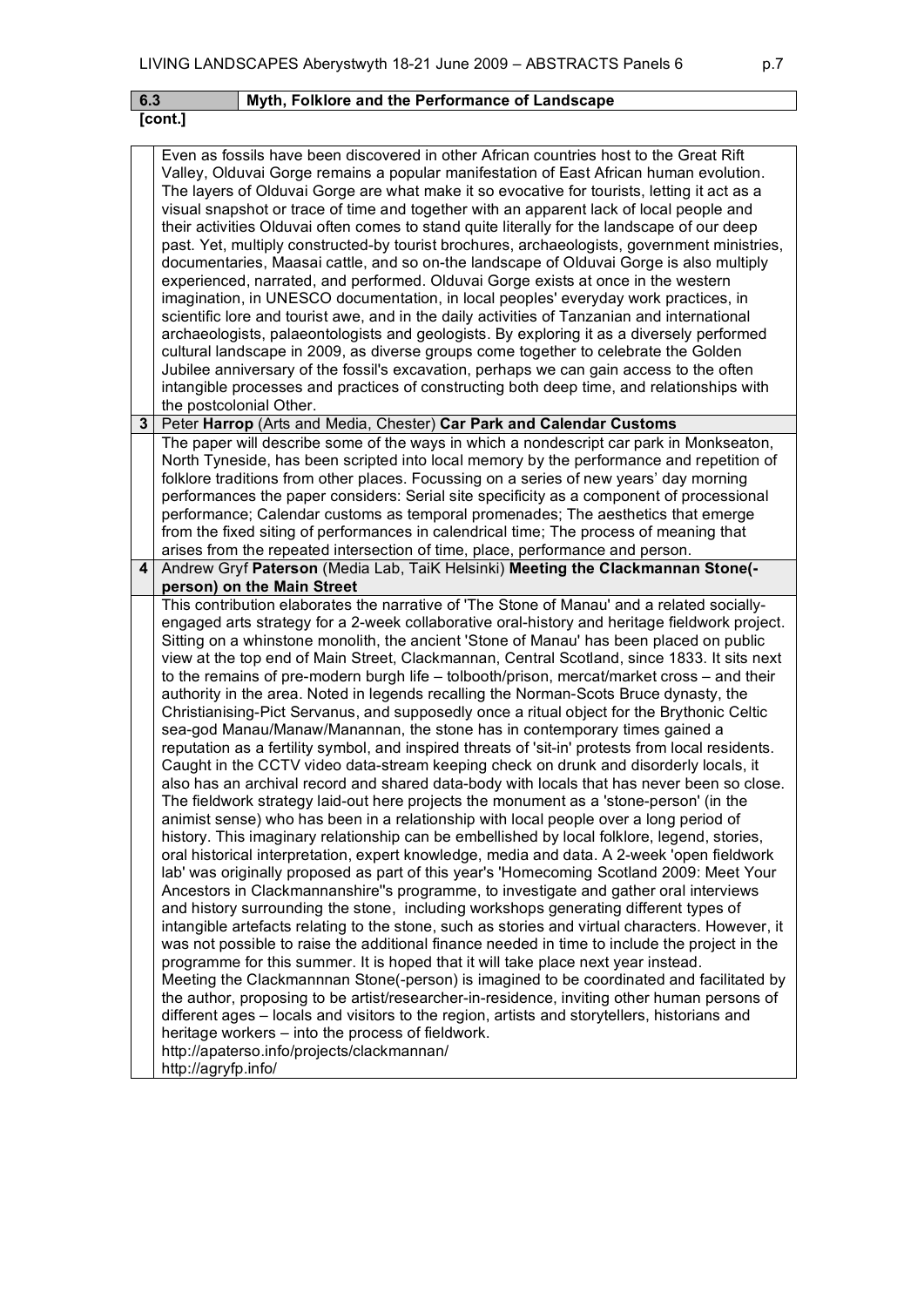| Sat | panels 6        | panels      | eve          |
|-----|-----------------|-------------|--------------|
|     | $14:00 - 16:00$ | 16:30-18:30 | from $18:30$ |

| 6.4            |                                                                                   | <b>Heritage Landscapes</b>                                                                                                                                   |  |  |
|----------------|-----------------------------------------------------------------------------------|--------------------------------------------------------------------------------------------------------------------------------------------------------------|--|--|
| <b>HO C165</b> |                                                                                   |                                                                                                                                                              |  |  |
| [Chair:]       |                                                                                   | Jo Robinson (English Studies, Nottingham)                                                                                                                    |  |  |
| [Description:] |                                                                                   | The panel addresses the role of performance in the interpretation of heritage<br>sites in reference to museums, castles and stately homes in the US, England |  |  |
|                |                                                                                   | and Italy.                                                                                                                                                   |  |  |
| 1              |                                                                                   | Gareth Hoskins (Geography and Earth Sciences, Aberystwyth) On arrival: performing                                                                            |  |  |
|                | landscapes of memory and migration                                                |                                                                                                                                                              |  |  |
| $\overline{2}$ | Polly Williams (Performance and Cultural Industries, Leeds) Underground           |                                                                                                                                                              |  |  |
|                | Landscapes: Performance and the Underground Tour at the National Coal Mining      |                                                                                                                                                              |  |  |
|                | <b>Museum for England</b>                                                         |                                                                                                                                                              |  |  |
| 3              | Claudia Robliglio; Raffaela Gabriella Rizzo (DESI, Verona); Luca Simone Rizzo     |                                                                                                                                                              |  |  |
|                | (TeleGeomatica, Trieste; Verona); Andrea Scipioni (A.Gi.Mus, Verona); Monica Zaru |                                                                                                                                                              |  |  |
|                | (Musica e Incanto, Milano) Living Landscapes: Musical performances and heritage   |                                                                                                                                                              |  |  |
|                |                                                                                   | sites in the North-East of Italy - A territorial perspective                                                                                                 |  |  |
| 4              |                                                                                   | Sarah Cole; Anne Eggebert (University of the Arts London) Folly: Contemporary                                                                                |  |  |
|                | formations of the historic leisure landscape                                      |                                                                                                                                                              |  |  |

**1** Gareth **Hoskins** (Geography and Earth Sciences, Aberystwyth) **On arrival: performing landscapes of memory and migration** This paper explores how visitors to heritage sites are tacitly enrolled into performances of landscape by interpretive programming based around, but not explicitly labelled as, historical re- enactment. It focuses on visitors to Ellis Island Immigration Station, New York who become instrumentalised as both subjects and objects – as observers of the scene but also and simultaneously part of what constitutes that scene. Museums scholar Tony Bennett highlights an instruction to sightseers posted at the 1901 Pan American Exposition which enjoined 'Please remember when you get inside the gates you are part of the show'. At Ellis Island visitors become part of the show through their arrival-by-water. An arrivalby-water is claimed to be an essential part of any visitor's experience since it enables the adoption of a migrant's point of view which, in turn, leads to 'true feel' of what it was like to land on U.S soil. But arrival-by-water is not as straightforward as this site's island status might suggest. The addition of a 400-yard bridge connecting the Immigration Station to Liberty Park, New Jersey was constructed in 1983 to expedite a 150 million-dollar restoration effort. It remains open only to those engaged in official park business despite a recent campaign to allow New Jersey citizens pedestrian access. The paper tracks numerous appeals made to protect arrival-by-water as the exclusive mode of tourist access to the site. In doing so it demonstrates how heritage practitioners routinely incorporate ideas of performance into their interpretative efforts and how they are sometimes moved to privilege one form of performative encounter over the many possible others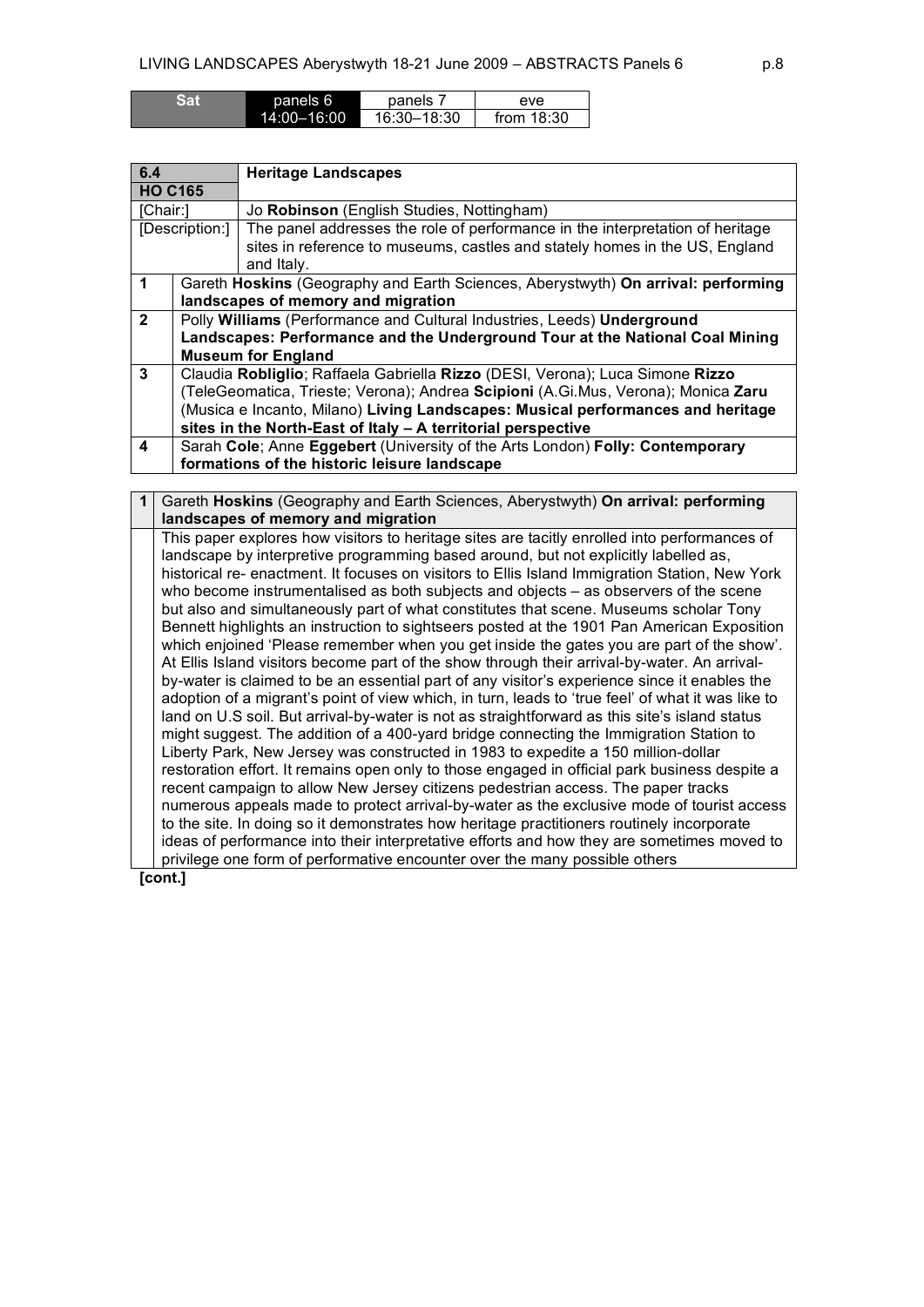| Heritage Landscapes<br>6.4 |
|----------------------------|
|----------------------------|

## **[cont.]**

## **2** Polly **Williams** (Performance and Cultural Industries, Leeds) **Underground Landscapes: Performance and the Underground Tour at the National Coal Mining Museum for England** To go underground is no ordinary journey. The underground tour at the National Coal

Mining Museum for England is an act of revealing which allows the underground landscape to be illuminated: seen as it is appears physically around us and re-seen or imagined through the narratives of the ex-miner who describes it in its former life. This landscape is animated through the re-enactment of working practices which are produced by the juxtaposition of miner, machinery and artefacts, environment and visitor. The tour also challenges reality as it reverses time and leads us back through layers of geological time, back through historical time to the late  $18<sup>th</sup>$  century origins of the colliery and back through individual memory as the miner narrates his past working life. It is also a disruption of our normal progress through space as we penetrate the surface landscape to a place within the earth, that has been forced into being – that we wouldn't normally see, that defies us to see, that has no aesthetic appeal even. These restrictions on normal viewing and restrictions on movement underground where we must be led, force visitors into a different kind of museum experience and a different engagement with their environment - here where maybe we shouldn't really be. This paper is part of my collaborative PhD research at the National Coal Mining Museum for England entitled *Living Histories: Performing Work and Working Lives in the Industrial Museum*. It explores how work and the working environment is represented and

reproduced through performances of environment and site, interpreters, actors, guides and ex-workers. It has a particular focus on authenticity and how industrial museums, interpretive staff and visitors locate authenticity in relation to these performances.

## **3** Claudia **Robliglio**; Raffaela Gabriella **Rizzo** (DESI, Verona); Luca Simone **Rizzo** (TeleGeomatica, Trieste; Verona); Andrea **Scipioni** (A.Gi.Mus, Verona); Monica **Zaru** (Musica e Incanto, Milano) **Living Landscapes: Musical performances and heritage sites in the North-East of Italy – A territorial perspective**

It has become evident in recent times that there is a need to rethink the mechanisms whereby we communicate, disseminate and internalize the long-held values that local cultures express. Developing greater involvement and awareness on the part of both individuals and interest groups is an essential requirement if local systems are to mould a global culture that is more in line with the identities that they embrace and encompass. The University has an important role to play in this regard: it is, in fact, both a centre of expertise and skills on which to draw and also a propellant, acting as a catalyst and crystallizer for collective efforts that will then be transformed into creative energy. This apparently obvious correlation remains, however, often unexplored.

This study describes an event that has been launched in the last few years ("Musica nei Castelli - Rassegna Itinerante" of Verona), which involves collaboration between the university and both public/no-profit and private institutions and expresses itself through forms of cultural cooperation that are based on profound knowledge of the local context and territory. The aim has been to integrate scientific and artistic languages, offering a synthesis that might reflect, on the one hand, on the connection between landscape and the collective memory (to be maintained, substantiated and codified) and, on the other, between a cultural resource, the territory and local development. Two worlds (that of cultural and economic geography and that of music) have, therefore, been exploited, in an attempt to: convey wide-ranging, complex messages in an original and concise way; inspire dialogue between different spheres (research and the arts);obtain greater understanding and enhancement of the cultural heritage offered by a local territorial system; give a stronger identity to this cultural heritage (as regards both local people and those from outside the area) and "reach out to" the citizen, thus increasing his or her sensibility; communicate complex landscapes and bring them to life.